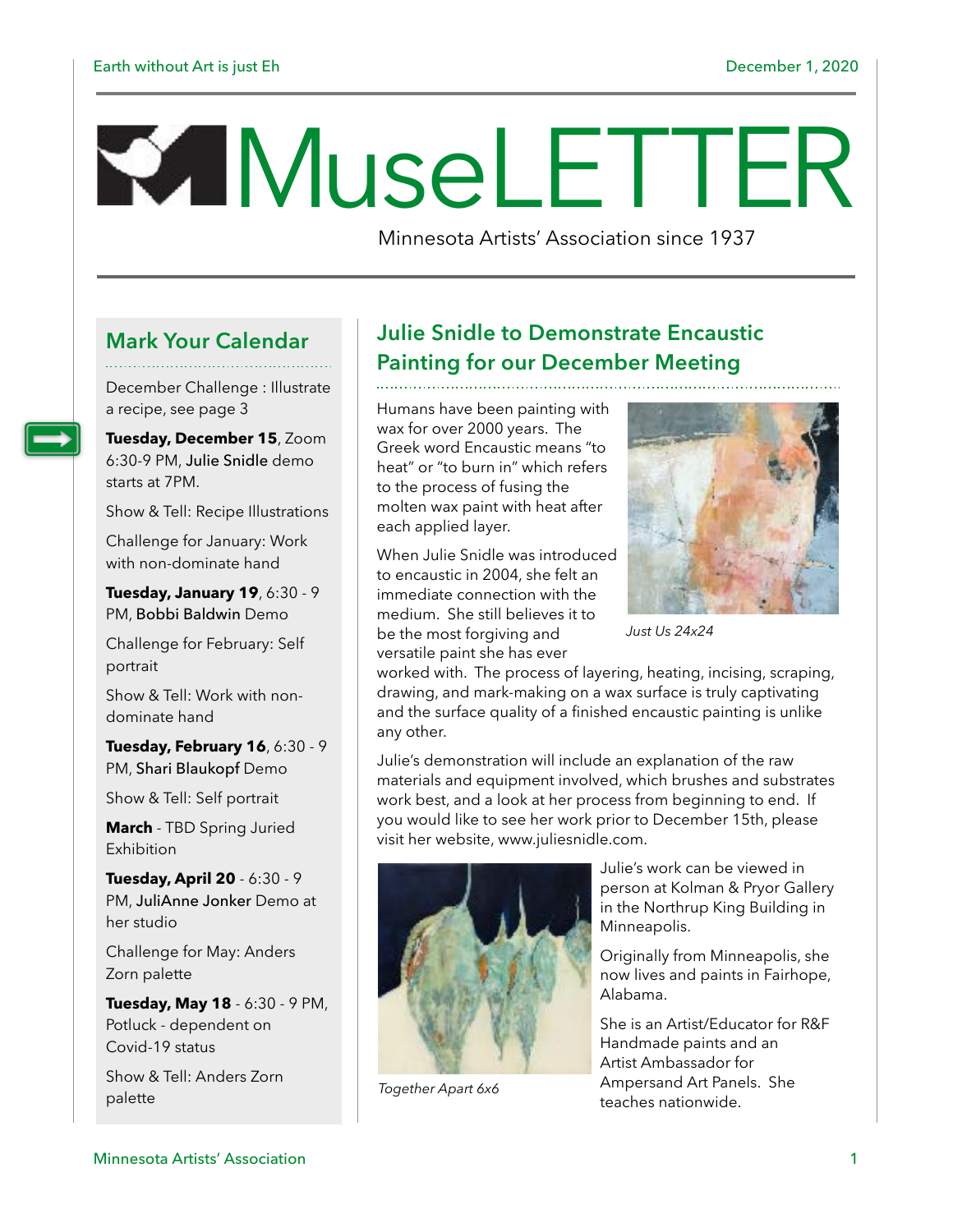## **Members' Show Results**

Our zoom awards presentation on November 12th went very well with our juror Bonnie Lauber-Westover making insightful comments on the award winning paintings. Bonnie's criteria for judging artwork is threefold:

1. She looks for a fresh approach, something that is eye catching, original;

#### **Award of Excellence - \$100**



*Jim Geisinger - A Touch of Blue - oil*

- 2. Cohesion within the picture frame - Does it hang together? - a sense of unity;
- 3. Technical skill solid within your own method of working, not necessarily precise sureness - confidence.

Jim Geisinger, our president, had made a power point presentation of the award winners. Many thanks to Bonnie & to Jim!

Congratulations to all 47 artists who entered work in the show. We have 86 paintings in the virtual show which can be viewed on the Ames Center website.

Here are the award winners:



*JuliAnne Jonker - Georgia oil & wax on panel*



*Joseph Alexander - 316 - oil on Belgian linen panel*

# **Award of Merit - \$50 Honorable Mention - \$25**



*Kat Corrigan - Winter Island - acrylic on canvas*



*Teresa Diffley - Red Shoe on the Road assemblage-acrylics*



*Ann Sisel - The Water's Edge - watercolor*



*Christine Tierney - Clean Up Time soft pastel*



*Susan Solomon - Spiderwort gouache & ink*

*Greg Lecker - Morning - oil on canvas*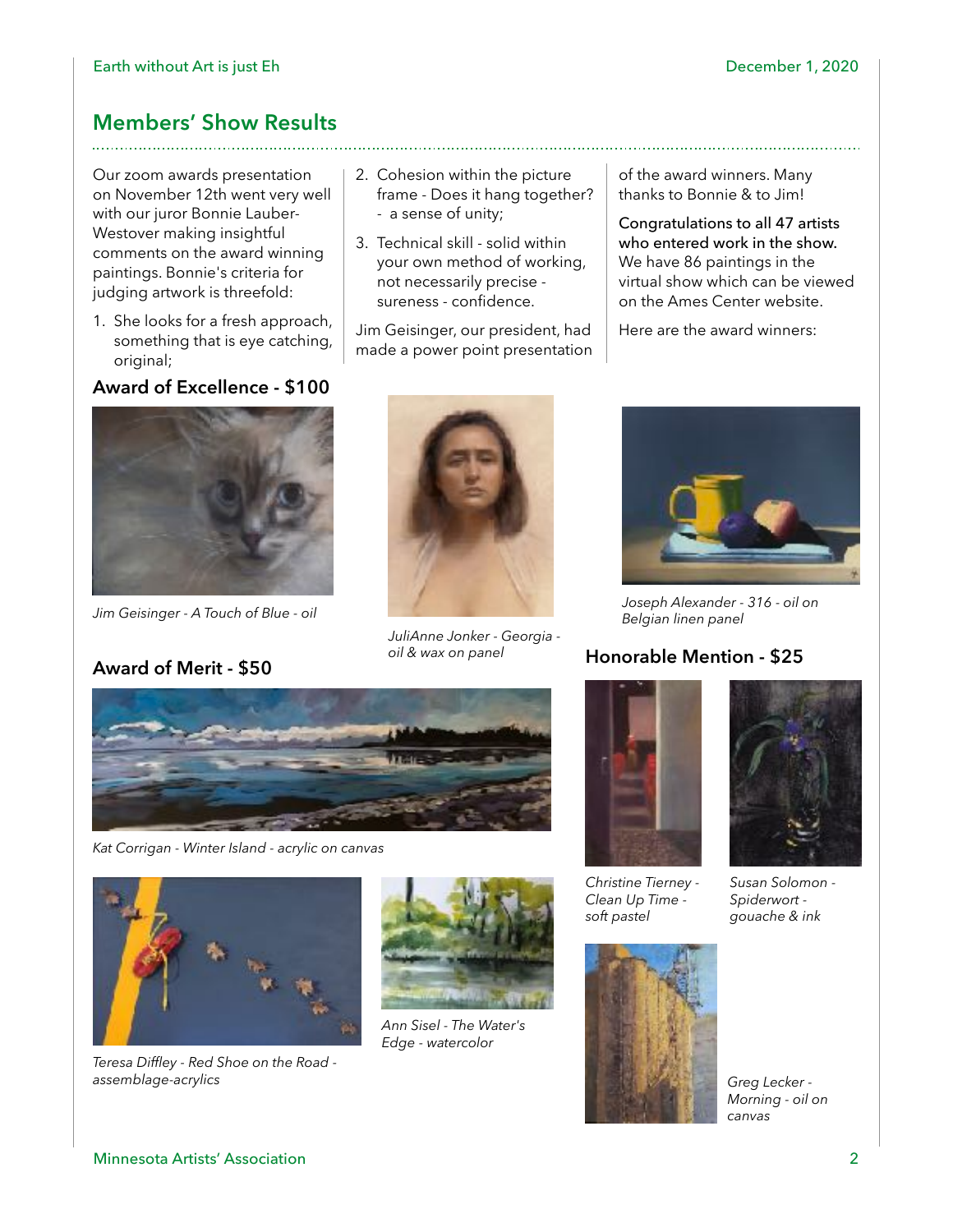# **December's Challenge: Illustrated Recipes**

Our challenge for the<br>is from Jack O'Leary. It is to December 15th meeting present a favorite or memorable recipe with an original illustration.

The size of the sample was 7 x 10 inch on letter size sheet to allow for generous 3/4 inch margins and accommodate a binding. So, clubsters, extract a favorite recipe from your memory bank and start sketching.

For inspiration check out some illustrations by Jacques Pepin: [www.jacquespepinart.com](http://www.jacquespepinart.com/)

Have fun! We might end up with a cookbook by MAA artists!

The bold type below identifies the recipe elements.

**The Illustration: any media** 

**Introduction: What makes this recipe memorable or a favorite?**

**Title** 

**Ingredients and Quantities**

**Procedure: Steps and Times to Completion** 

**Concluding remarks or suggestions** 

**Signature and date** 



Spinster Auntie Mabel dined "out" a lot and had a cavalier attitude about cooking. Family gatherings and pot luck suppers posed a problem which were generally solved by instructing Mabel thusly: 'Mabel, why don't you do your wonderful mashed potatoes? We'll do them here.' Issue solved.

## **Auntie Mabel's Mashed Potatoes**

Yield: 10 servings

#### **Ingredients:**

8 medium to 10 large russet potatoes

Water

1/2 teaspoon Salt, Butter, Half and Half or Sour Cream

#### **Procedure:**

1. Wash and scrub potatoes.

- 2. Pare and cut in half lengthwise, then in quarters. Finish by cutting in inch long chunks.
- 3. Place in 4 quart pot and cover with water 1/2 inch above potatoes. Add salt.
- 4. Boil with pot cover slightly ajar for 12-15 minutes until just tender.
- 5. Drain pot and add dollop of butter. Finish cooking with cover in place about three minutes.
- 6. Initiate mashing and add 2 tablespoons half & half or sour cream. Add more if needed. Keep warm until serving.
- Get creative and for finishing touches add grated parmesan or garlic.

*Mary Worth, 07/04/2020*